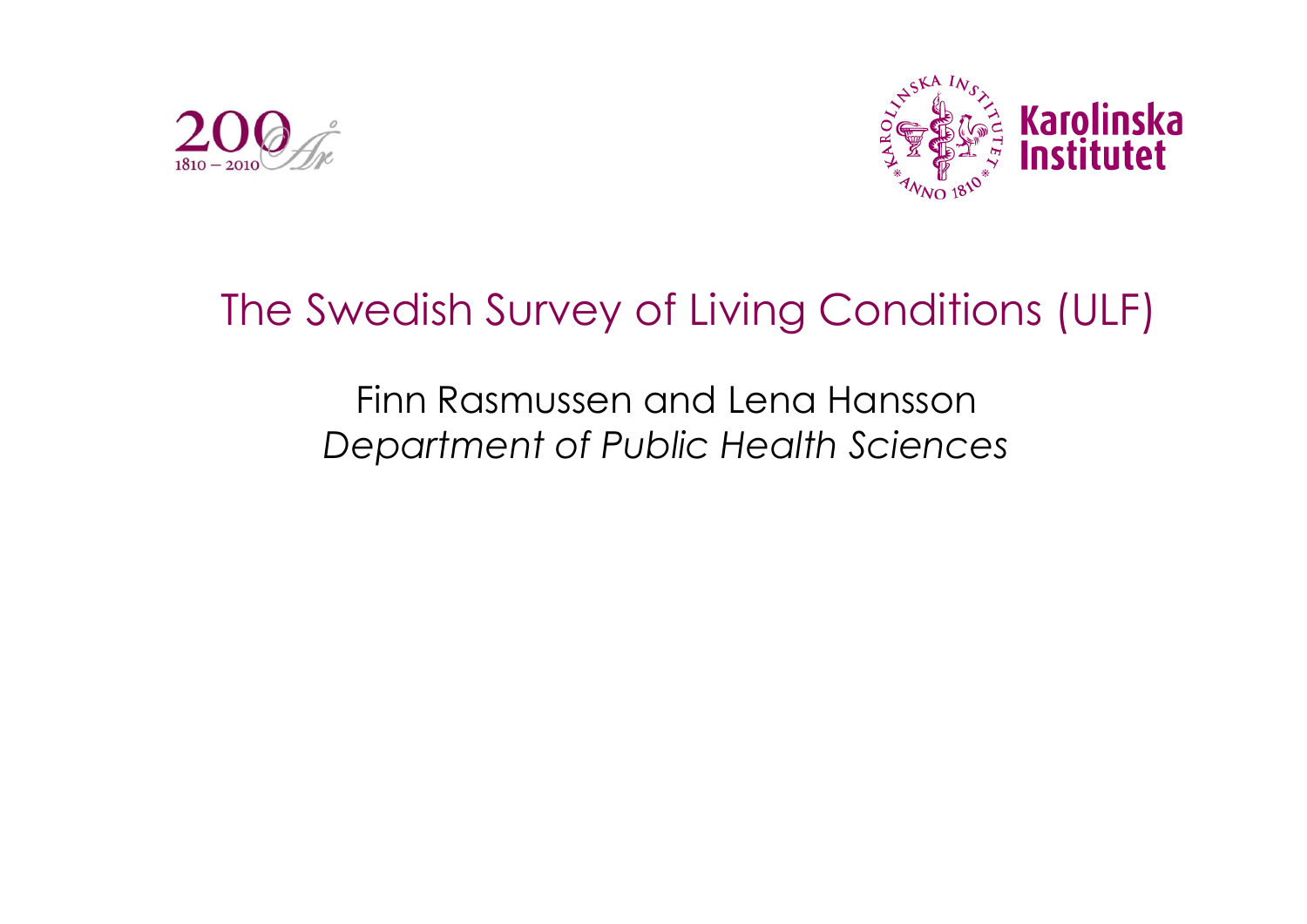



### The Swedish Survey of Living Condition

Conducted each year since 1974 by Statistics Sweden.

National representative random samples of non-institutionalized persons aged 16-84 years.

Around 5000 participants each year.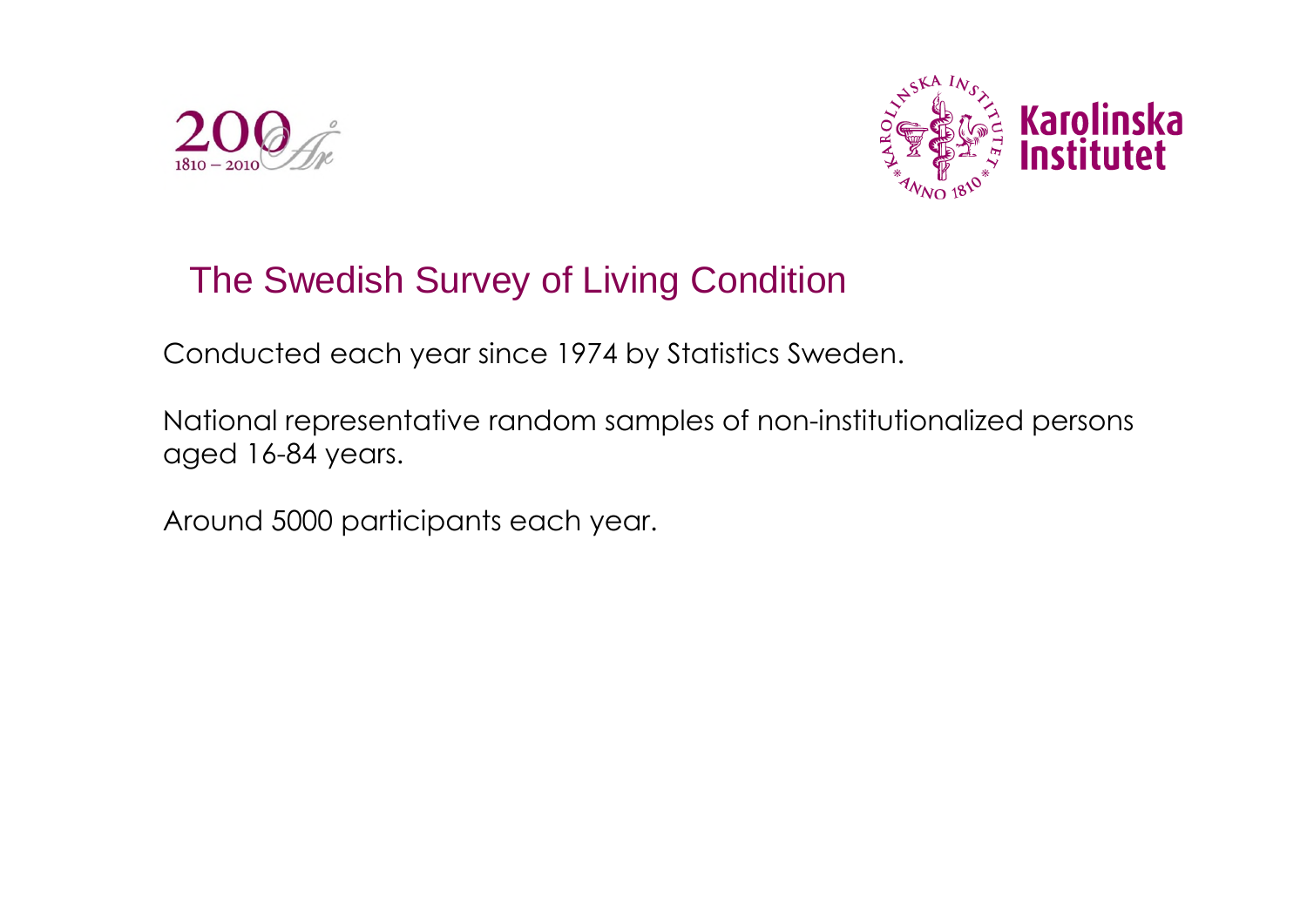



## During the years 2006 to 2008 the Survey on Living Conditions has undergone significant changes.

The main data collection method has been changed from primarily face-to-face interviews using printed questionnaires to computersupported telephone interviews.

In addition, the questionnaire has been reviewed to better suit telephone interviews.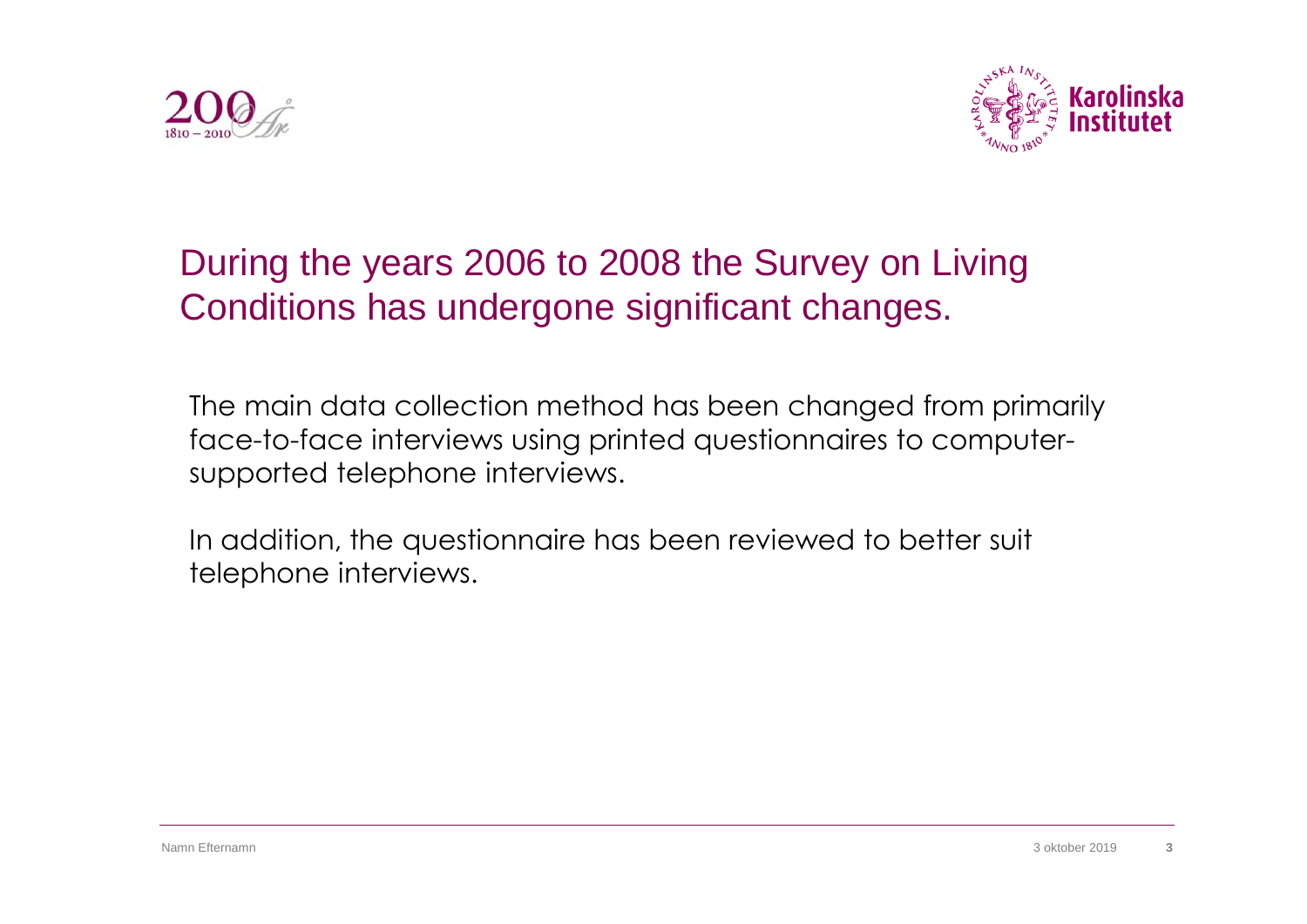



## During the years 2006 to 2008 the Survey on Living Conditions has undergone significant changes (2).

The European Statistics on Income and Living Conditions Survey (EU-SILC) has been integrated with the Survey on Living Conditions.

As a consequence, certain questions and definitions of different variables have been changed/improved to be better adapted to what applies for SILC.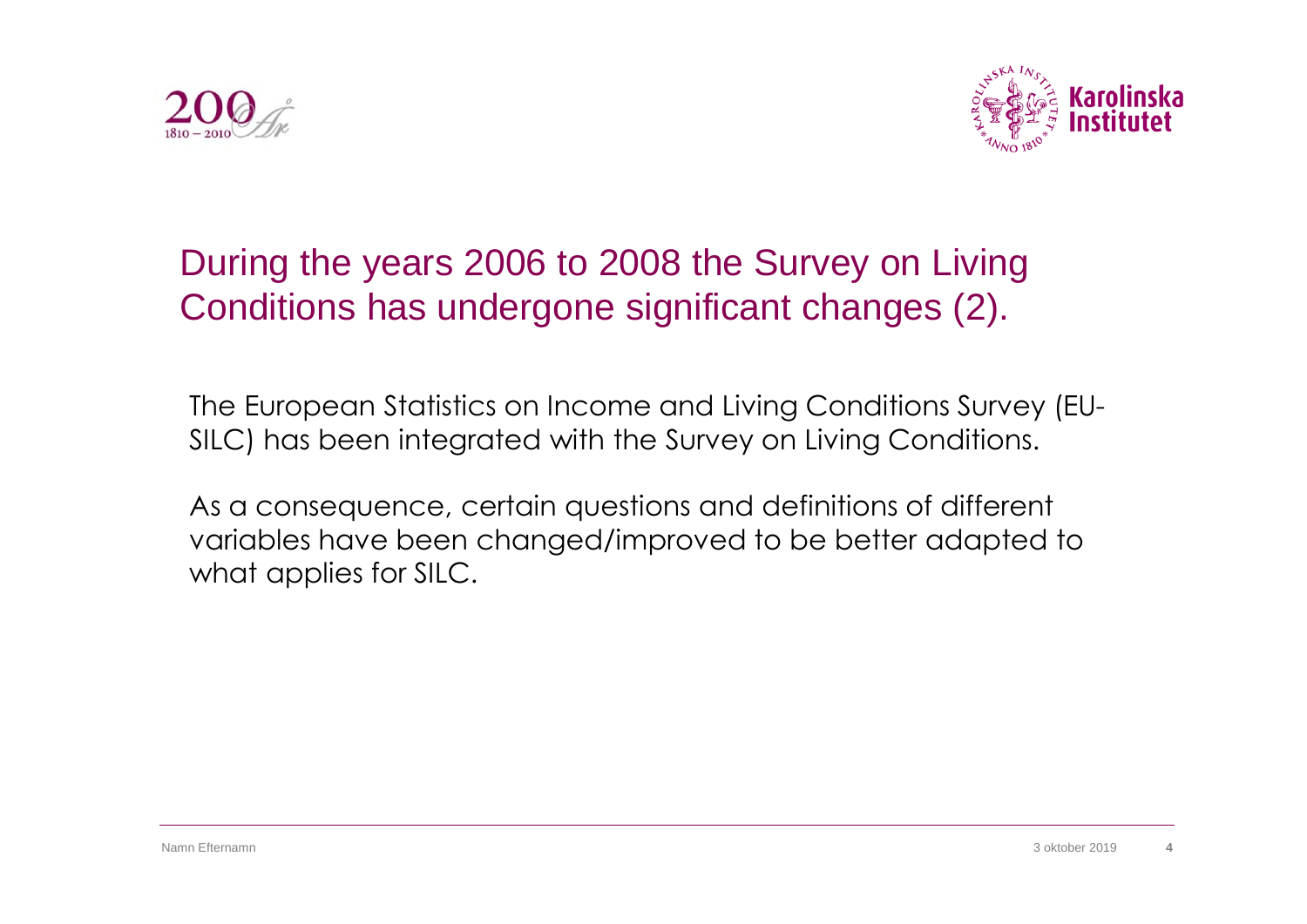



## The Swedish Survey of Living Conditions

Four main themes: social relations, work, health and the physical environment.

Certain questions related to these four themes are repeated every year: health, economic resources, employment, working environment, education and housing.

Longitudinal panels are included (about 40% of the sample) that are repeatedly investigated every 8 years.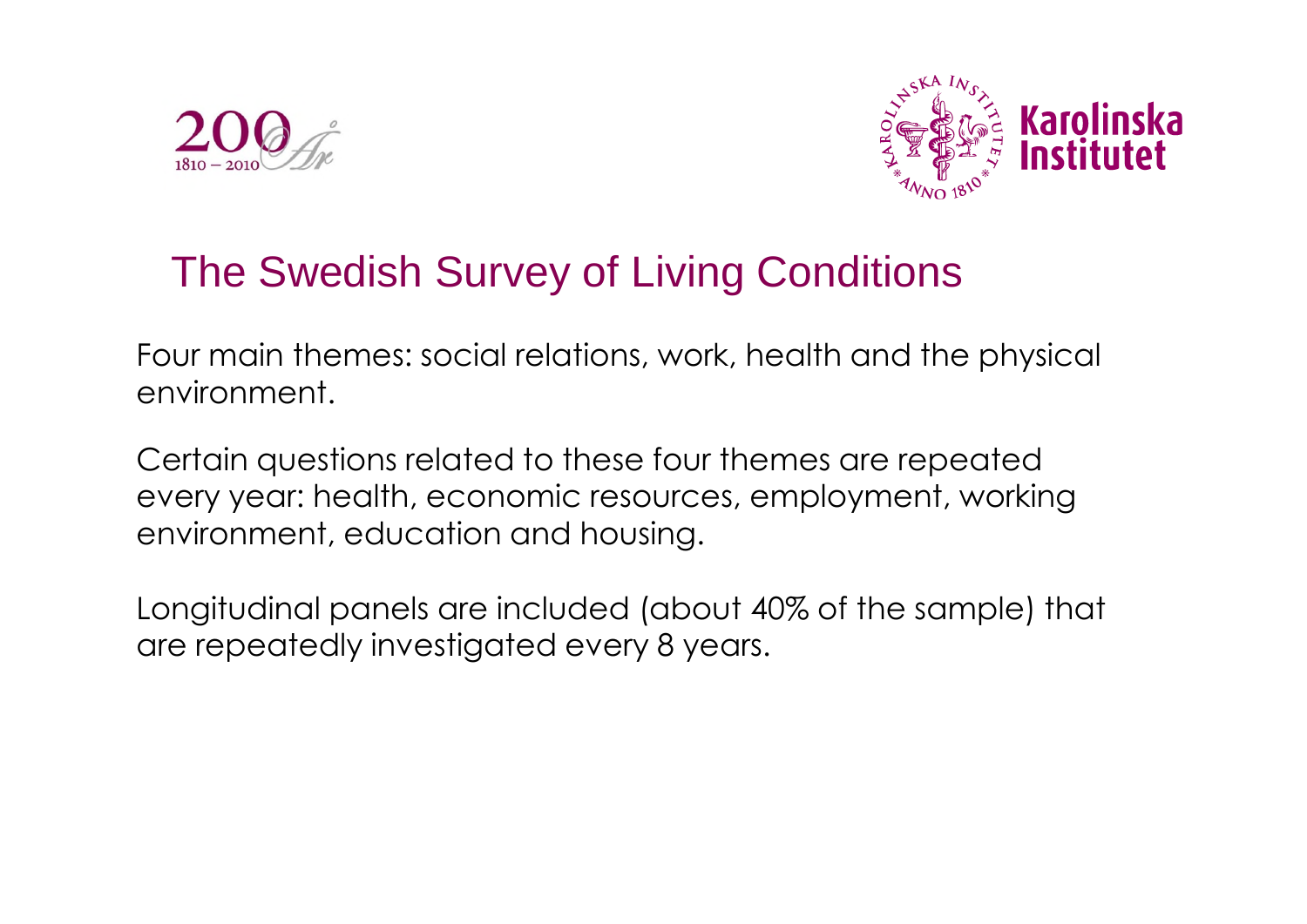



# Participation and non-participation from 1980 to 2009

Response rate

| │80 │81 │88 │89 │96 │97 │98 │99 │00 │01 │02 │03 │04 │05 │06 │07 │08 │09 │ |  |  |  |  |  |  |  |  |
|---------------------------------------------------------------------------|--|--|--|--|--|--|--|--|
| 86 86 80 79 79 78 77 77 76 78 75 76 75 75 74 73 73 70                     |  |  |  |  |  |  |  |  |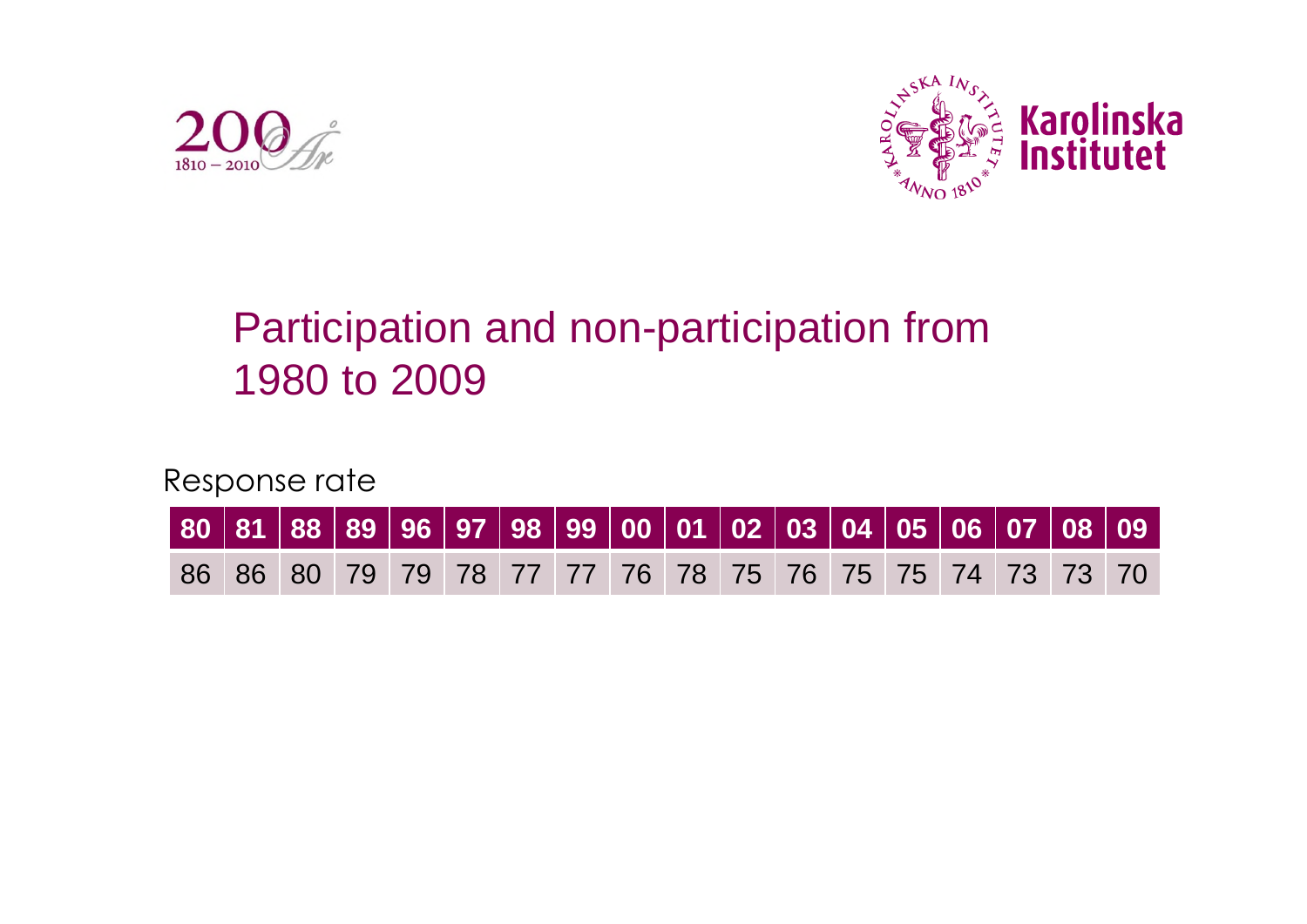



# Self-reported height and weight

Self-reported height and weight is available for the following years:

1980-1981, 1988-1989 and 1996 and later.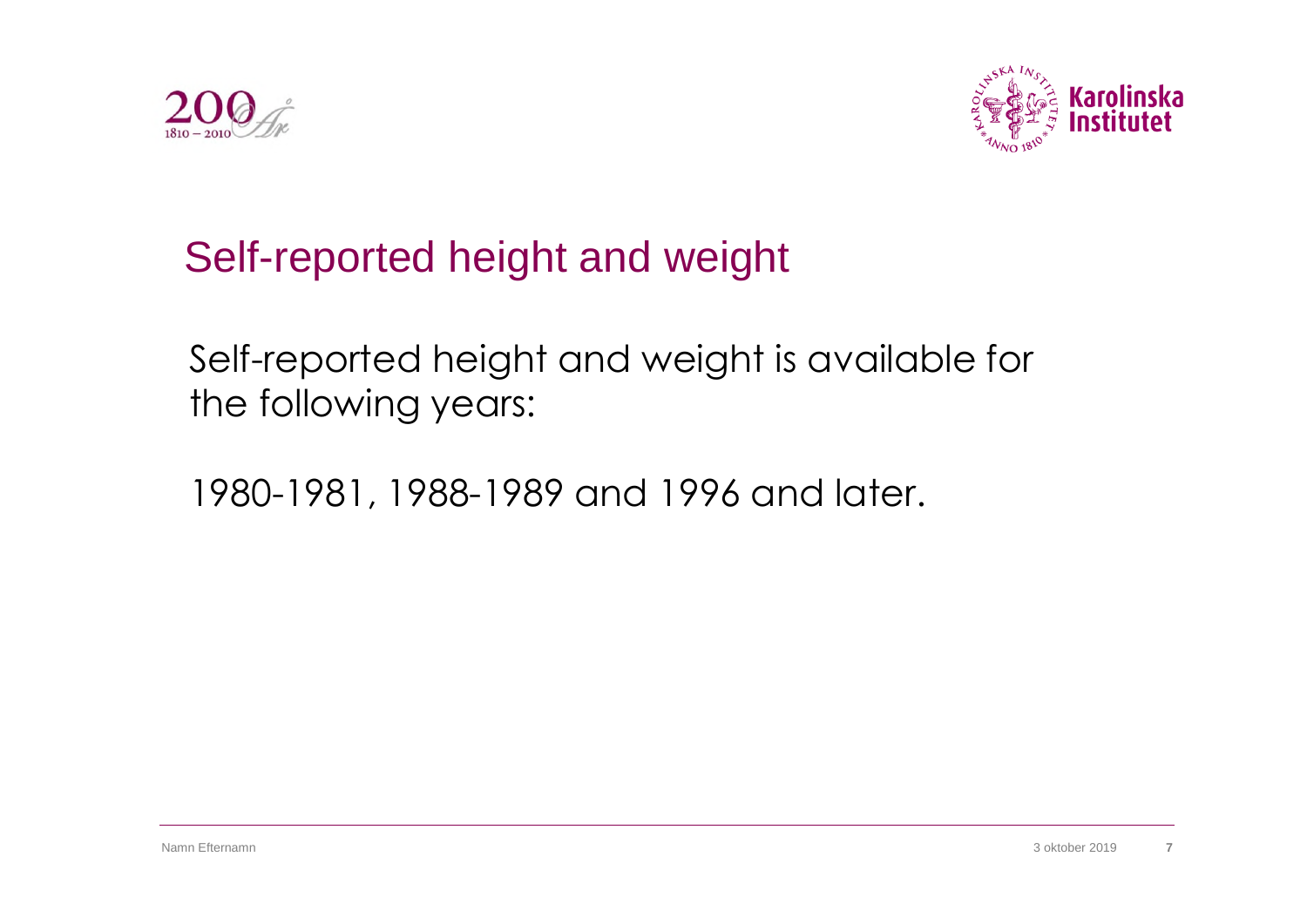



#### Prevalence of obesity among men and women from 1980 to 2007.

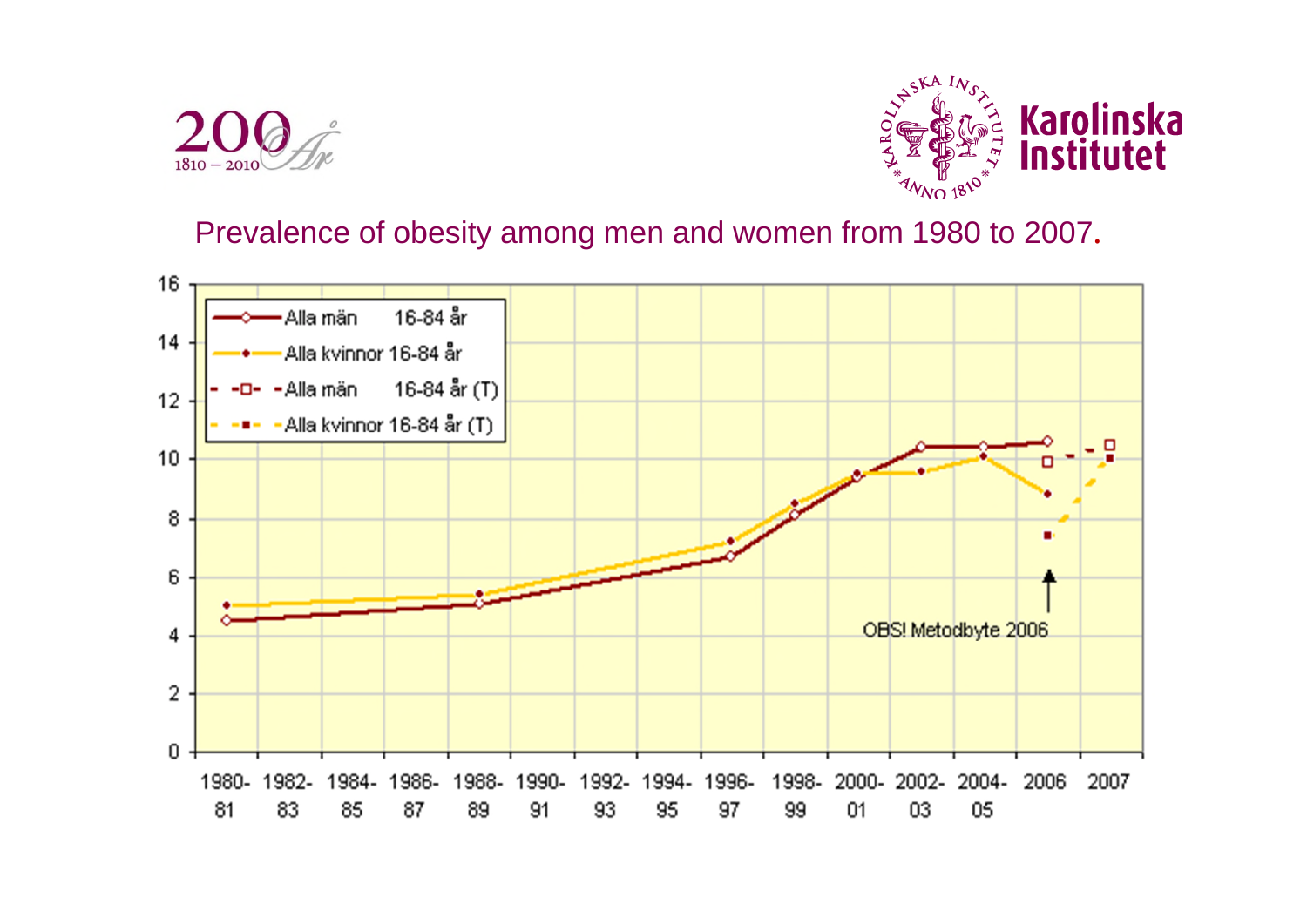



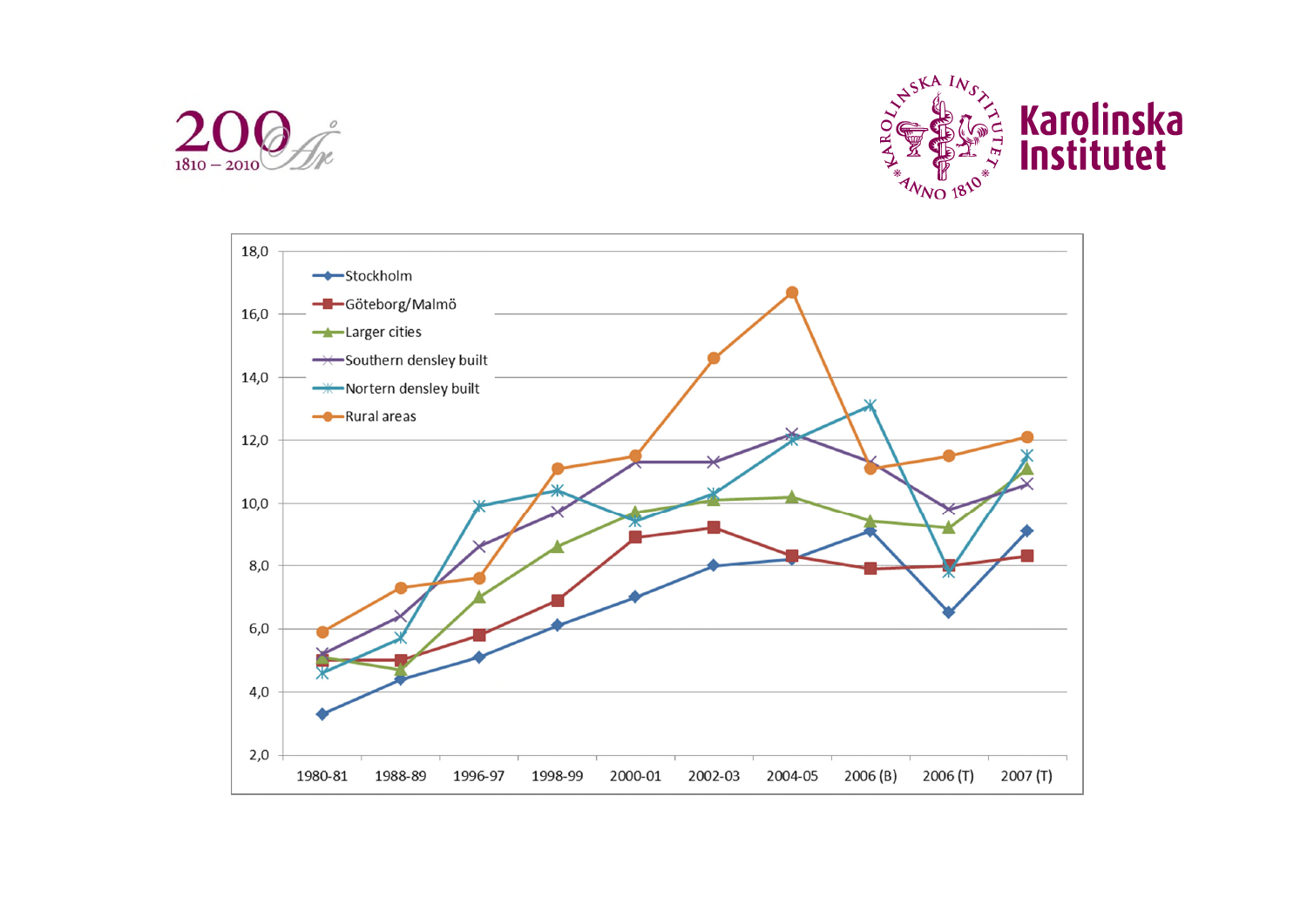



Prevalence of obesity among men and women from 1980 to 2007.

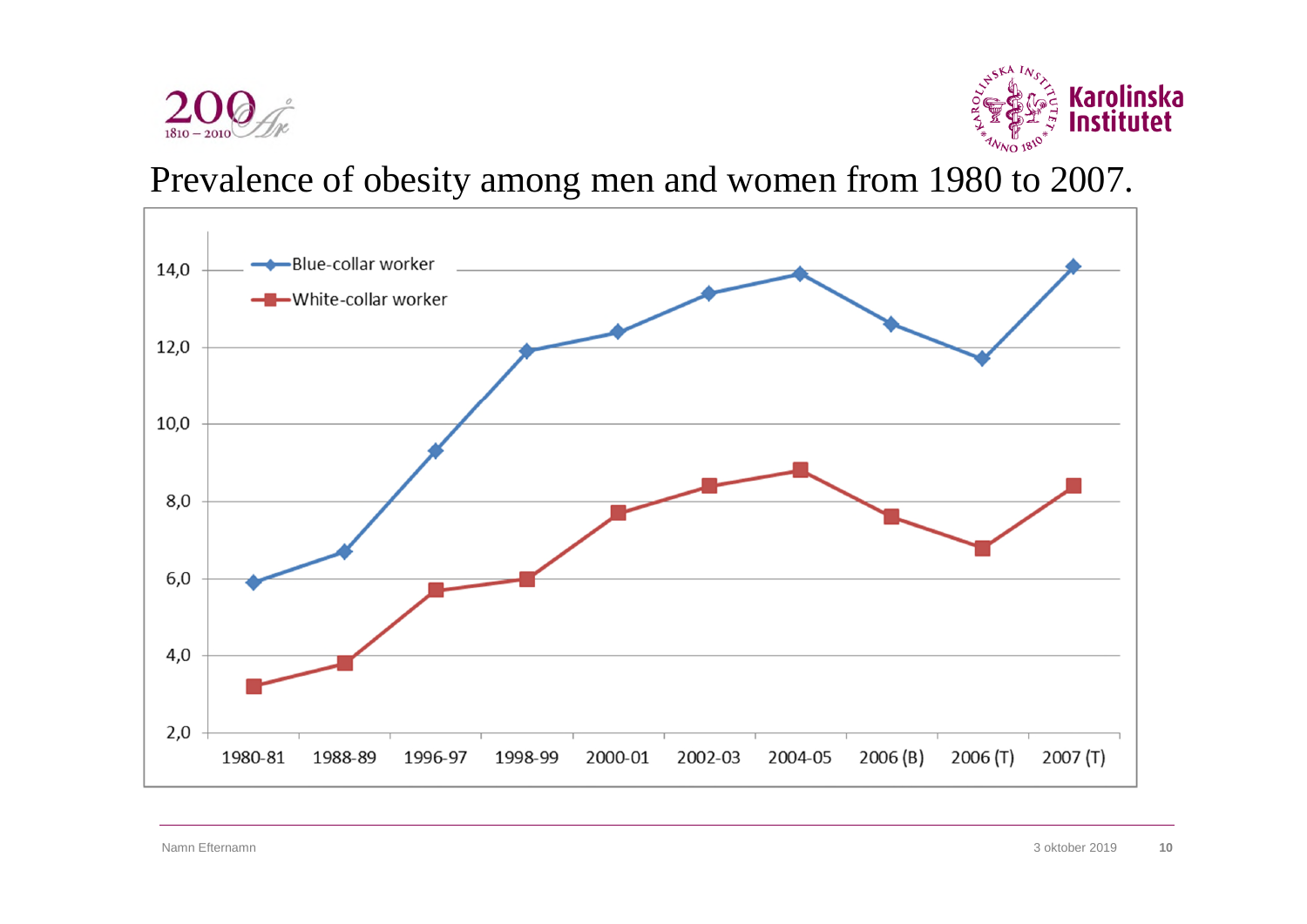



### **Anthropometric and demographic factors**

Height and weight Marital status Age Gender

#### **Socio-economic factors**

Disposable income individual and family Employed or not, fulltime or part-time Socioeconomic position and education Housing

**In what way do you dispose your house/apartment?**

**1 Ownership**

- **2 Co-operative flat**
- **3 Tenancy right, in first hand**
- **4 Tenancy right, in second hand**
- **5 Flat/or house attached to one's job**
- **6 Lodger**
- **7 Other**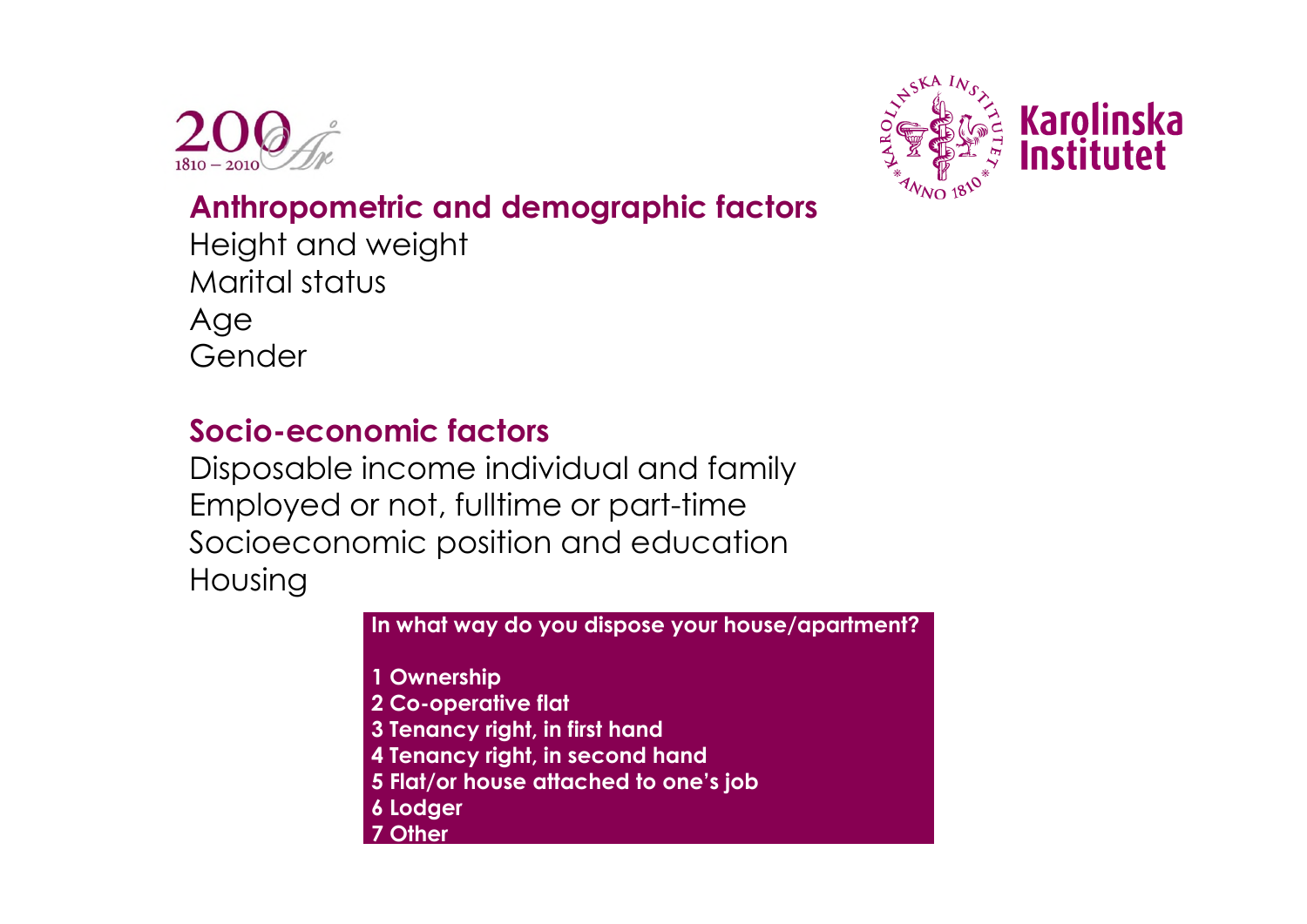



**Environment** Urbanisation Social support

> **Have you a real close friend that you can contact and talk with about everything in your life? (do not include family members) 1 Yes 2 No**

#### Neighbourhood safety

**If you are lonely outside when it is dark do you try to avoid places or streets to not be subjected to violence and threats in your own neighborhood?**

- **1 yes always**
- **2 yes most of the time**
- **3 yes sometimes**
- **4 no never**
- **5 never go out when it is dark**
- **8 do not know, do not remember**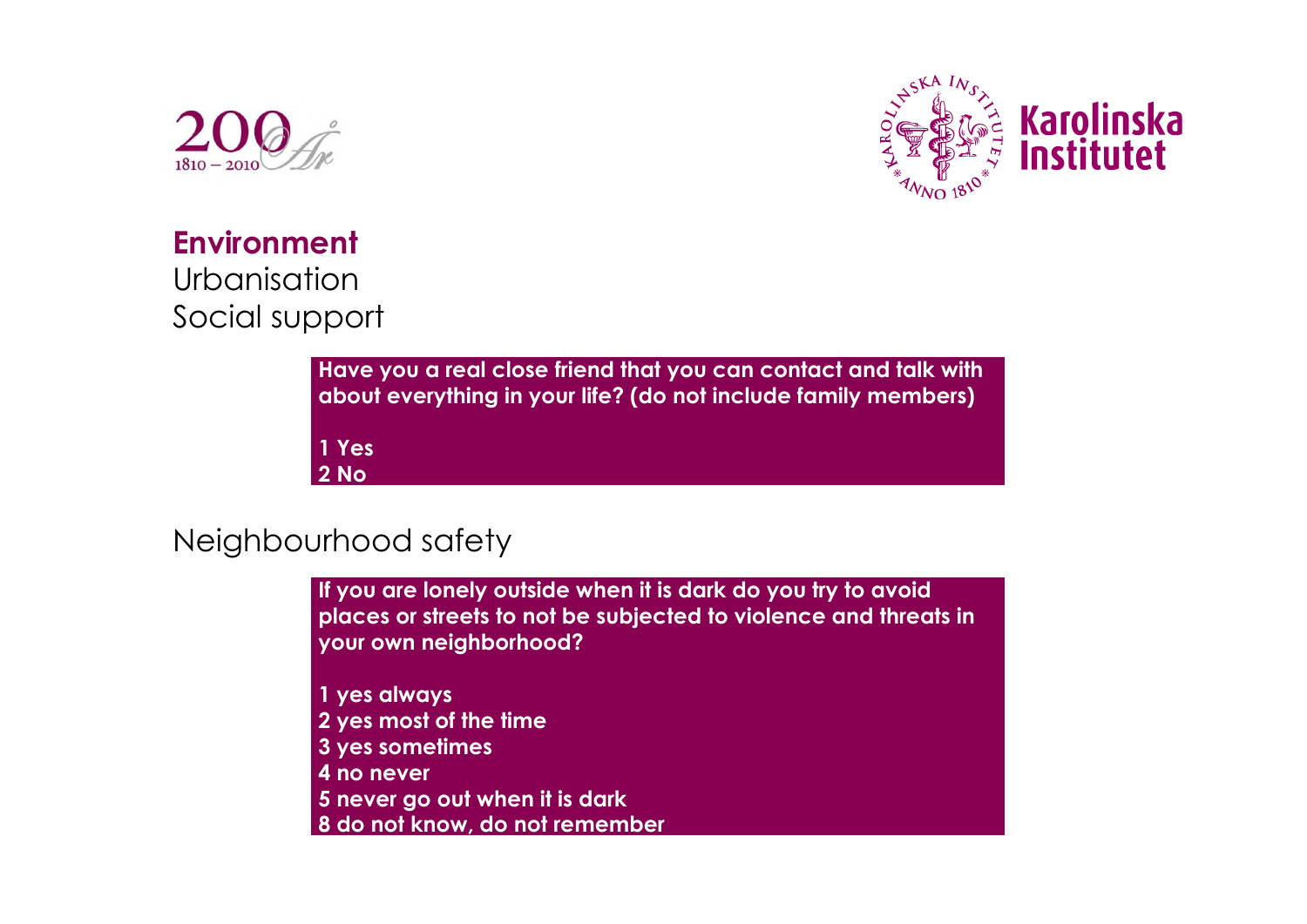



#### **Financial/work stress**

Difficulties paying bills or for food

| to pay your bills? | Have you the last 12 months had no money left from your salary |  |
|--------------------|----------------------------------------------------------------|--|
| 1 yes              |                                                                |  |
| 2 <sub>no</sub>    |                                                                |  |

Worried about unemployment and private economy

**Have you recently been worried for unemployment?**

**1 yes often 2 yes now and then 3 no never 8 do not know can't remember**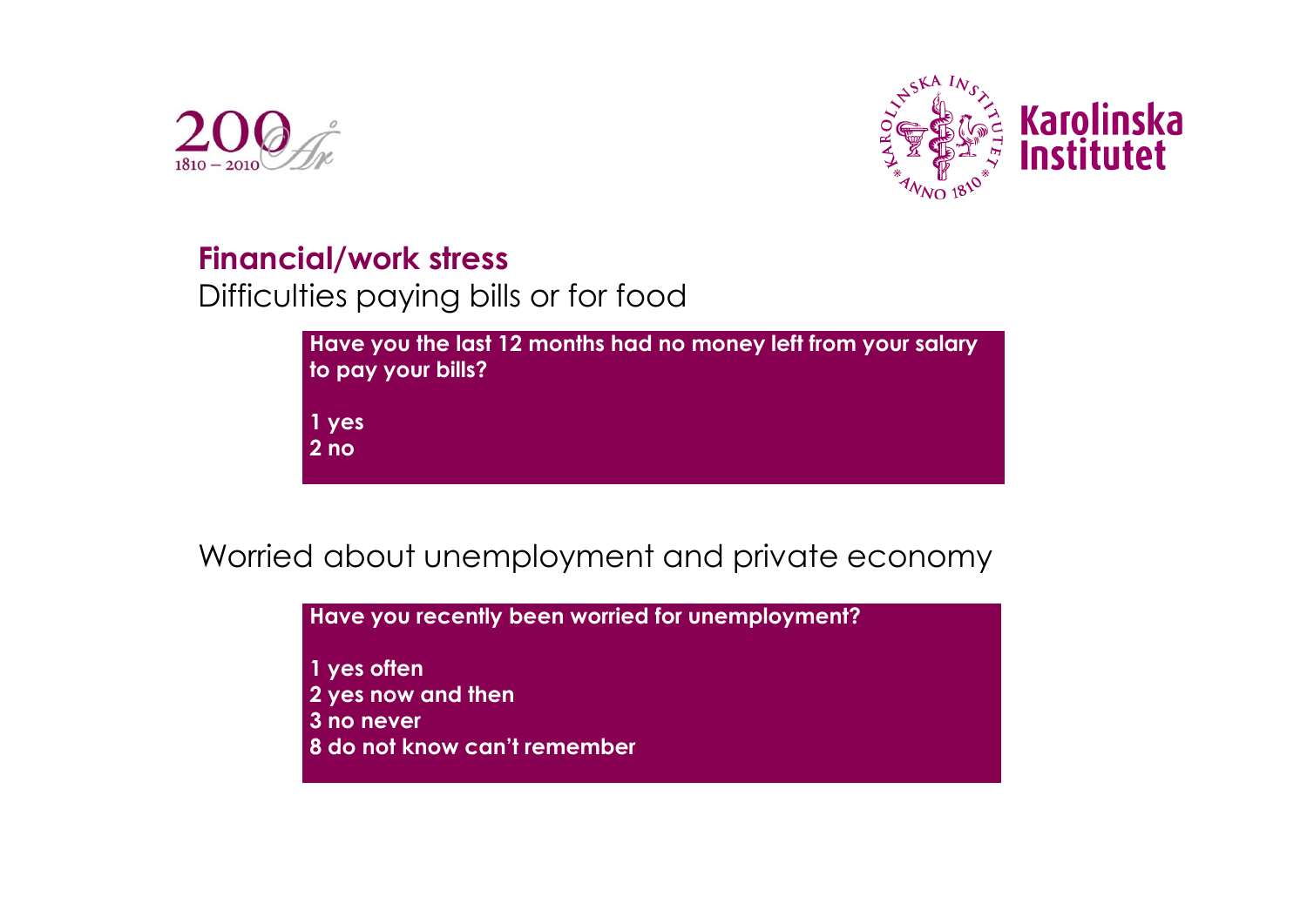



Influence on work circumstances

**To what degree are you able to plan your own work?**

- **1 I have no influence at all**
- **2 A certain amount of influence**
- **3 I have great influence**
- **4 Not applicable**
- **5 Do not know**
- **8 Do not know**

Support from colleagues at work

**If you are in need of support can you get it from your colleagues?**

- **1 Yes, most of the time 2 Yes, to a certain extent**
- **3 No**
- **4 do not know**
- **5 Do not have any work colleagues**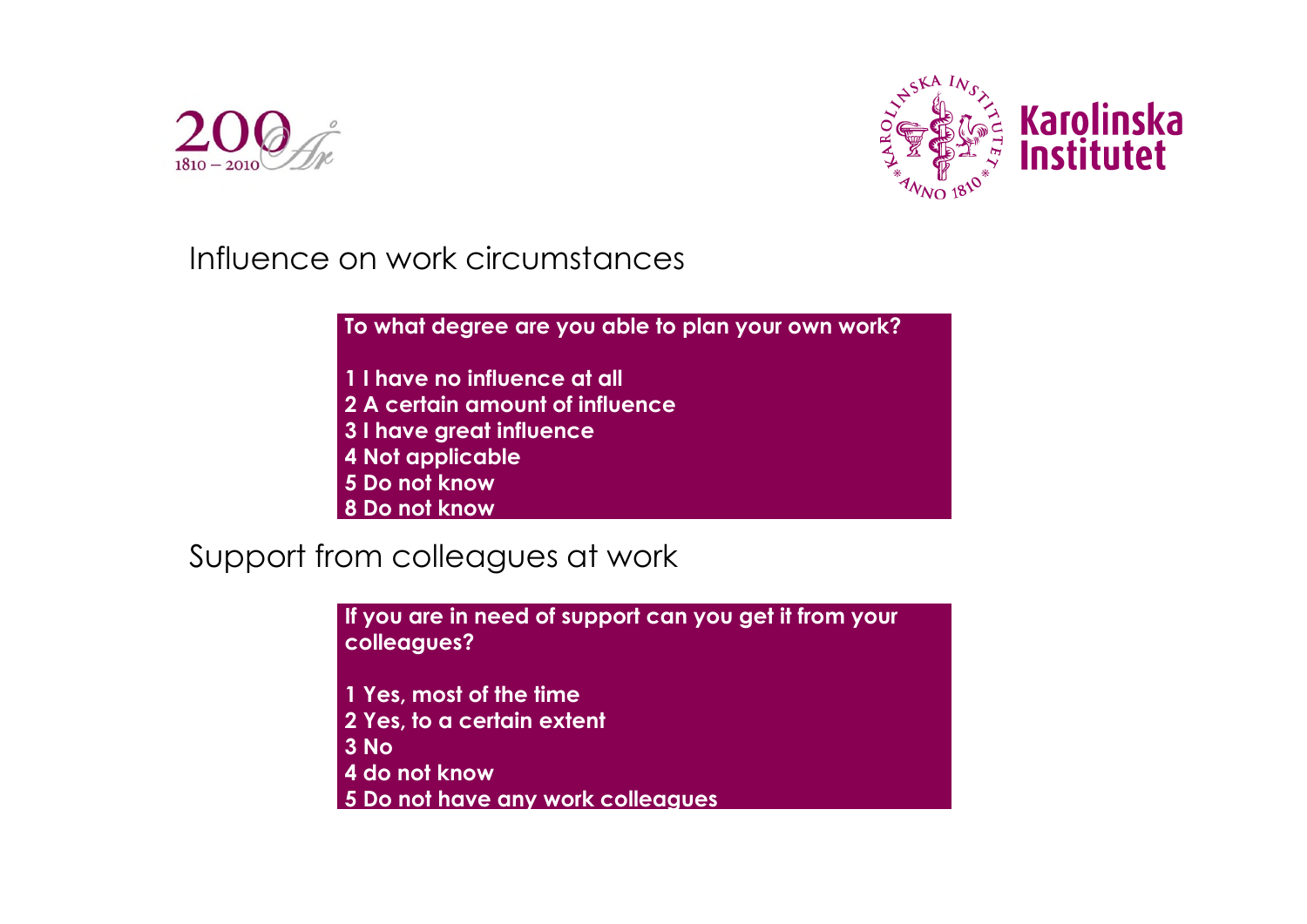



#### **Stress/mental health**

| Do you suffer from anxiety or uneasiness?  | Have you felt lonely and forsaken the last 2<br>weeks? |  |  |  |  |
|--------------------------------------------|--------------------------------------------------------|--|--|--|--|
| $1$ yes                                    |                                                        |  |  |  |  |
| $ 2n$ o                                    | 1 yes                                                  |  |  |  |  |
| Have you had sleeping problems the last 2  | 2 <sub>no</sub>                                        |  |  |  |  |
| weeks?                                     | Have you felt inferior and more worthless              |  |  |  |  |
|                                            | than other people the last 2 weeks?                    |  |  |  |  |
| $\vert$ 1 yes                              |                                                        |  |  |  |  |
| $ 2n$ o                                    | 1 yes                                                  |  |  |  |  |
|                                            | $2$ no                                                 |  |  |  |  |
| Have you felt sad and miserable the last 2 | Have you had trouble finding anything                  |  |  |  |  |
| weeks?                                     | meaningful to do the last 2 weeks?                     |  |  |  |  |
|                                            |                                                        |  |  |  |  |
| $\vert$ 1 yes                              | 1 yes                                                  |  |  |  |  |
| $ 2n$ o                                    | 2 <sub>no</sub>                                        |  |  |  |  |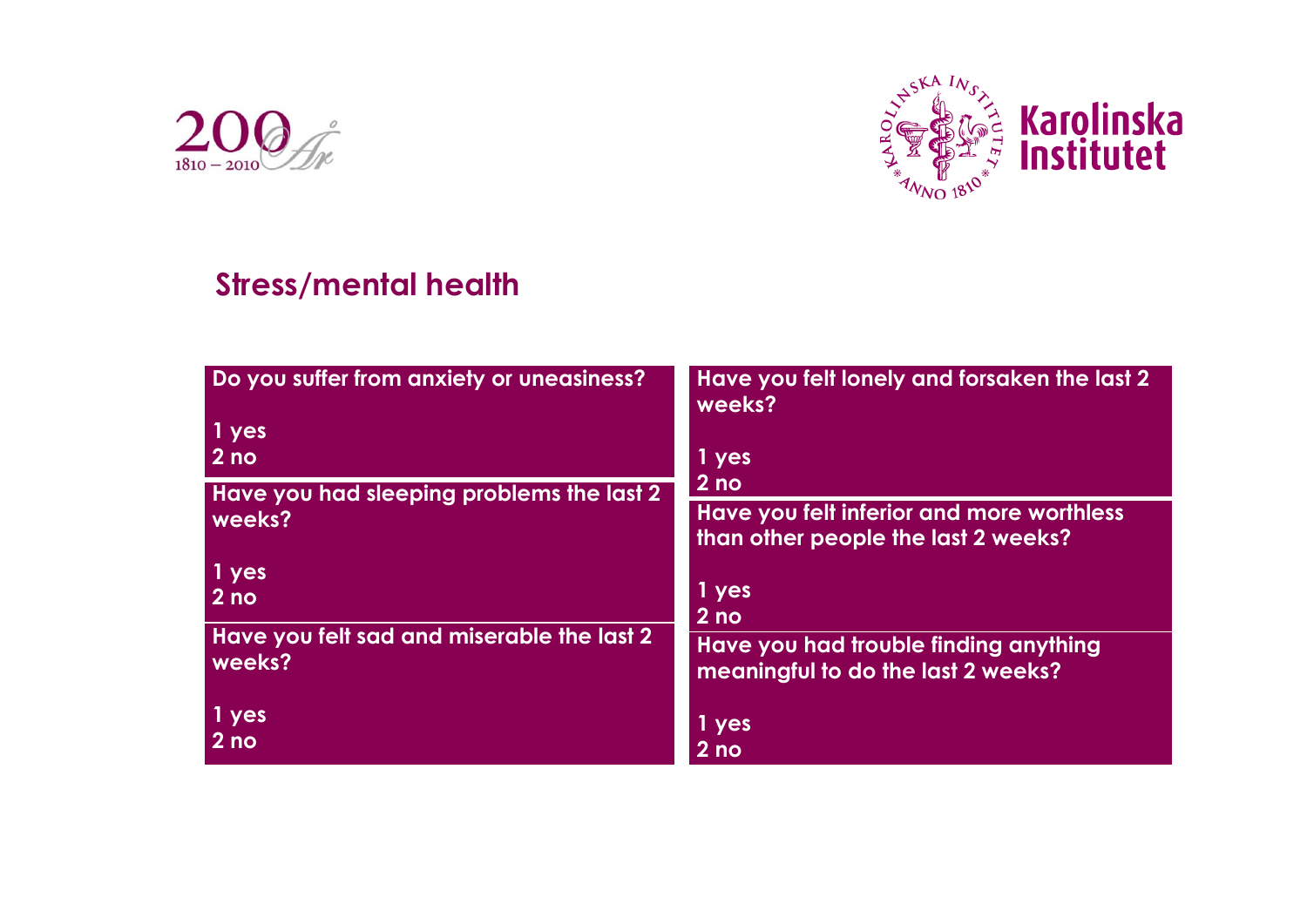



### **Health** General health

| How do you rate your general health?                          |
|---------------------------------------------------------------|
| 1 Very good<br>2 Good<br>3 Fairly good<br>4 Bad<br>5 Very bad |
| How do you rate your general health? (1980-81, 1988-89)       |
| 1 Good<br>2 Bad<br>3 Something in between                     |

#### Diabetes, hypertension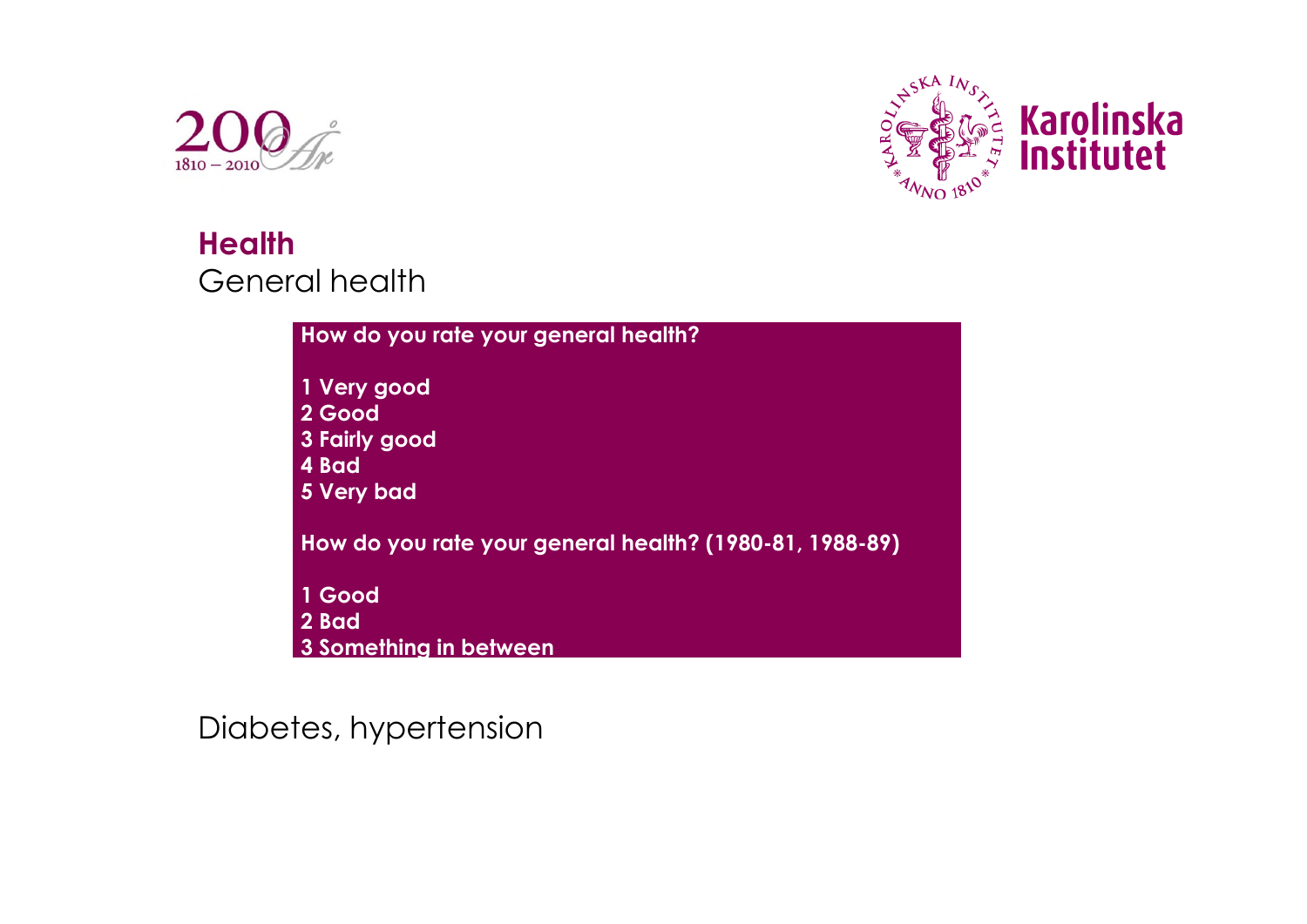



#### **Behavioral factors**

Smoking Alcohol Physical activity

**How much exercise do you get during your leisure time?**

**1 No exercise at all**

**2 exercise now and then (shorter walks)**

**3 exercise regularly about once a week**

**4 exercise regularly at least twice a week**

**5 exercise regularly pretty intense at least twice a week**

#### **Dietary intake (2004-2005)**

**How often do you eat: shell-food and fish How often do you eat: cheese 24-40% How often do you eat: peanuts, chips and other snacks How often do you eat: sweets and chocolate How often do yo drink: soda**

**How often do you eat: vegetables and root vegetables**

**How often eat: fruit and berries**

**What type of fat as bread spread**